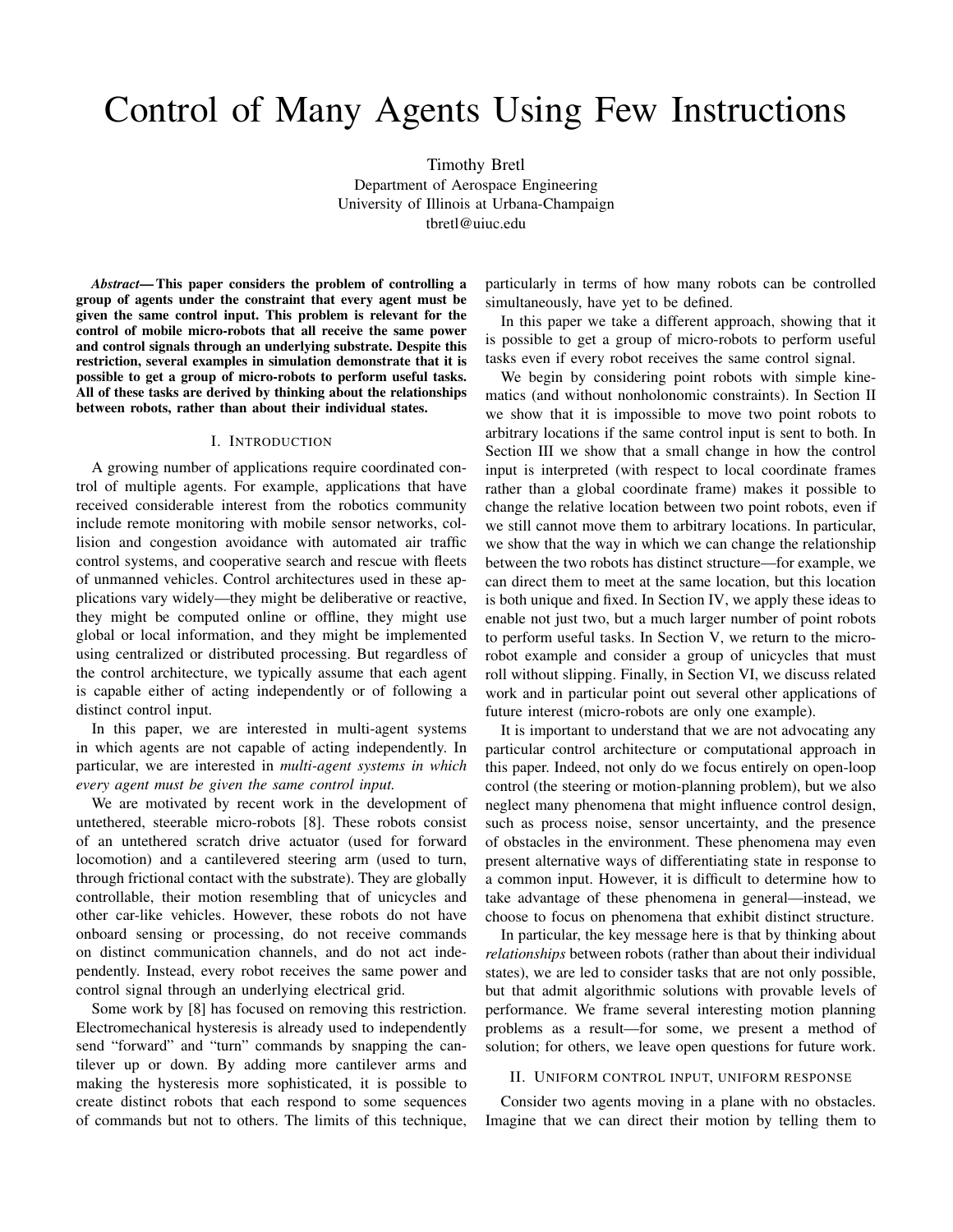

Fig. 1. Two agents are instructed to follow the same path, specified with respect to a global coordinate frame. The total displacement is represented by the vector  $u$ . The relative location between agents remains fixed.

move a certain distance north, south, east, or west (or in some arbitrary direction relative to these coordinates). We will assume that they follow our instructions exactly, without error. However, we will also assume that the same set of instructions is given to both agents—we cannot tell one to move east and the other west, for example. Under this restriction, is it possible to simultaneously direct both agents to arbitrary locations on the field? Alternatively, is it possible to direct both agents to meet at the same location?

We can easily show that the answer to both questions is *no*. In particular, let the position of each agent be  $x_1, x_2 \in \mathbb{R}^2$ . Let the vector  $u \in \mathbb{R}^2$  represent our set of instructions, telling both agents to move a distance ||u|| in a direction  $u/||u||$  that is relative to a fixed coordinate frame. So the position of agent  $i$ after following our instructions is  $x_i + u$ . First, given arbitrary goal locations  $\hat{x}_1$  and  $\hat{x}_2$  in  $\mathbb{R}^2$ , we want to know if some u exists that satisfies

$$
\hat{x}_1 = x_1 + u
$$

$$
\hat{x}_2 = x_2 + u.
$$

Such a u exists only if  $\hat{x}_1 - x_1 = \hat{x}_2 - x_2$ . So the goal locations may not be chosen arbitrarily—they must be in the same place relative to both agents. Second, we want to know if some  $u$ exists that satisfies

$$
x_1 + u = x_2 + u.
$$

Such a u exists only if  $x_1 = x_2$ . So the two agents can be directed to meet at the same location only if they begin at the same location.

In short, it seems we are considering an example that is not interesting. The two agents are moving in formation—the relative location between them is fixed (see Fig. 1).

#### III. UNIFORM CONTROL INPUT, SELECTIVE RESPONSE

Consider the same two agents moving in a plane with no obstacles. Again assume that we can direct their motion by telling them to move a certain distance in a certain direction, that they follow our instructions exactly, and that the same set of instructions is given to both agents. But now, rather than specify the direction of motion with respect to a global coordinate frame (north, south, east, west), imagine that we



Fig. 2. Two agents are instructed to follow the same path, specified with respect to local coordinate frames. The total displacement is  $u$  in local coordinates, which corresponds to  $R(\theta_1)u$  and  $R(\theta_2)u$  in global coordinates. (a) The relative location between agents does not remain fixed. (b) In fact, the agents can be directed to meet at the same location.

can specify it with respect to a local coordinate frame (forward, back, right, left). So if we tell both agents to move forward, they may move in different directions, depending on which way they are initially facing. We assume that neither agent changes their orientation as they move, so that their local coordinate frames are fixed.

It is still impossible to simultaneously direct both agents to arbitrary locations. Let the position of each agent be  $x_1, x_2 \in \mathbb{R}^2$ . Let the initial (and fixed) orientation of each agent be  $\theta_1, \theta_2 \in (-\pi, \pi]$ . Let the vector  $u \in \mathbb{R}^2$  represent our set of instructions, telling both agents to move a distance  $||u||$ in a direction  $u/||u||$  that is relative to their local coordinate frame. Define the rotation matrix

$$
R(\theta) = \begin{bmatrix} \cos \theta & -\sin \theta \\ \sin \theta & \cos \theta \end{bmatrix}.
$$

So the position of agent  $i$  after following our instructions is  $x_i + R(\theta_i)u$ . Given arbitrary goal locations  $\hat{x}_1$  and  $\hat{x}_2$  in  $\mathbb{R}^2$ , we want to know if some  $u$  exists that satisfies

$$
\hat{x}_1 = x_1 + R(\theta_1)u
$$
  

$$
\hat{x}_2 = x_2 + R(\theta_2)u.
$$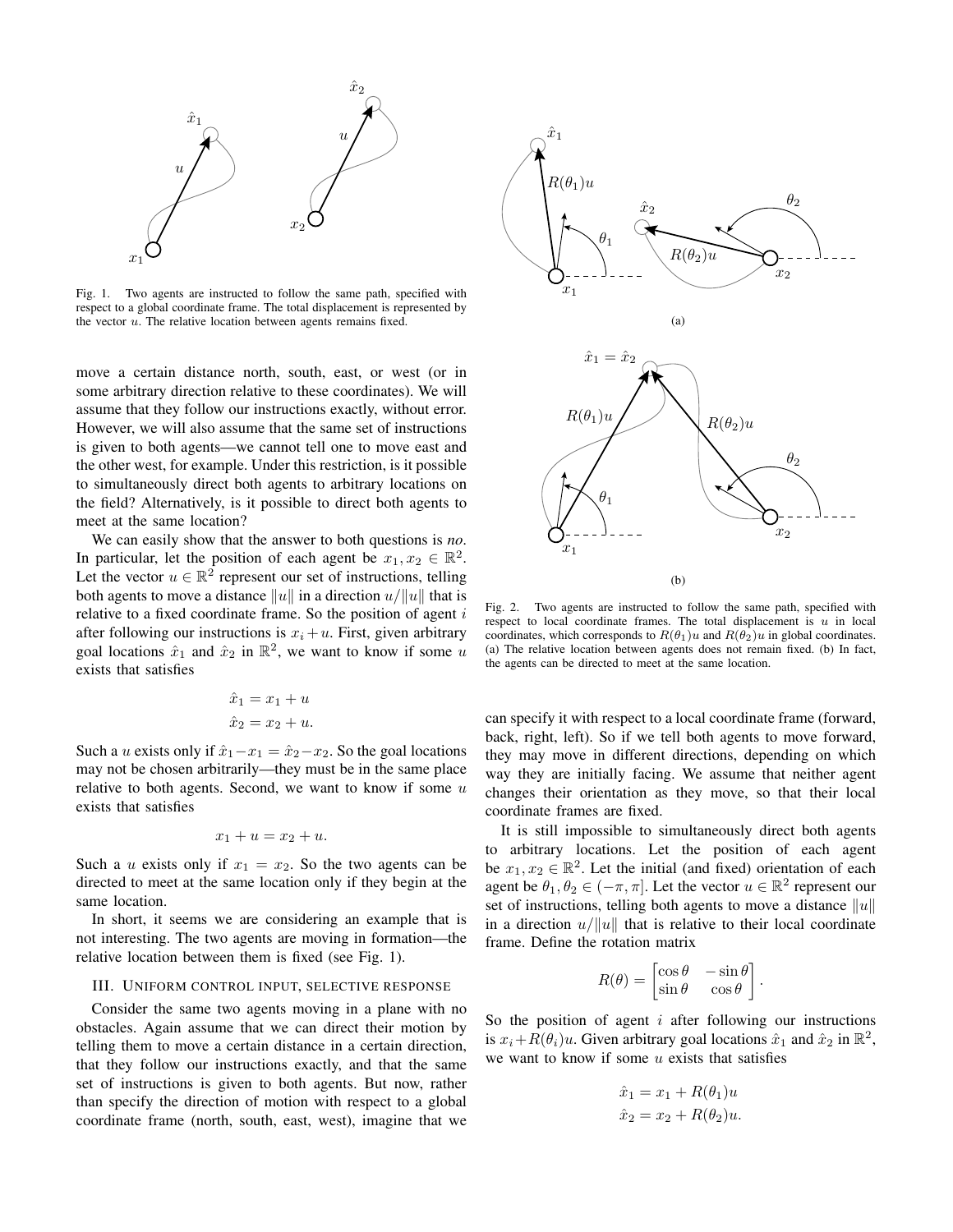Such a *u* exists only if  $R(\theta_1)^T(\hat{x}_1 - x_1) = R(\theta_2)^T(\hat{x}_2 - x_2)$ . So again, the goal locations may not be chosen arbitrarily they must be in the same place relative to both agents with respect to their local coordinate systems.

However, it is now possible to direct both agents to meet at the same location (as long as we do not care where that location is). We want to know if some  $u$  exists that satisfies

$$
x_1 + R(\theta_1)u = x_2 + R(\theta_2)u.
$$

Such a  $u$  is given by

$$
u = -(R(\theta_2) - R(\theta_1))^{-1} (x_2 - x_1).
$$

The inverse  $(R(\theta_2) - R(\theta_1))^{-1}$  exists if and only if  $\theta_1 \neq \theta_2$ . So if each agent has a different initial orientation (or if both agents begin at the same location, the trivial case), then both agents can be directed to meet at the same location. Of course, this location may not be chosen arbitrarily. Instead, it is unique and is fixed by  $x_1, x_2, \theta_1$ , and  $\theta_2$ . We denote it by

$$
u_{12} = - (R(\theta_2) - R(\theta_1))^{-1} (x_2 - x_1)
$$

in local coordinates and by

$$
\hat{x}_{12} = x_1 + R(\theta_1)u_{12} \n= x_2 + R(\theta_2)u_{12}
$$

in global coordinates. But although  $u_{12}$  is fixed, the path taken to reach  $u_{12}$  is not. For example, consider a set of instructions specified by an arbitrary continuous curve  $u: [0, 1] \mapsto \mathbb{R}^2$  such that  $u(0) = 0$ . Then for all  $t \in [0,1]$  such that  $u(t) = u_{12}$ , the two agents are at the same location, meeting at  $\hat{x}_{12}$ . Conversely, for all  $t \in [0, 1]$  such that  $u(t) \neq u_{12}$ , the two agents are at different locations.

We have made only a small change to our example from Section II: interpreting instructions in local coordinate frames rather than in a global coordinate frame. But now, even though we still give the same set of instructions to two agents, we can get something interesting to happen—we can direct them to meet at the same location (see Fig. 2). This result may seem surprising, even though it was easy to prove.

## IV. CONTROL OF MANY AGENTS

In Sections II-III, we showed that it is possible to change the relative location between two agents (modeled as points in the plane) even if the same control input is sent to both. In particular, we showed that the way in which we can change the relationship between two agents has distinct structure—for example, we can direct them to meet at the same location, but this location is both unique and fixed. In this section we apply these ideas to enable a group of agents to perform useful tasks.

## *A. Sequential information passing with no propagation*

Consider *n* agents moving in a plane with no obstacles. Again assume that we can direct their motion by telling them to move a certain distance in a certain direction, that they all follow our instructions exactly, and that the same set of instructions is given to everyone. Also, assume as in Section III

that we specify the direction of motion with respect to a local coordinate frame (forward, back, right, left).

Imagine that one agent has an important piece of information. We would like this agent to pass the information on to everyone else. We assume that the only way this agent can pass information to another agent is by meeting them at the same location. So we would like to compute a set of instructions that directs the agent with information to meet everyone else while traveling the minimum distance possible. We call this task *sequential information passing with no propagation*.

Note that we are using the term "information" as an abstraction for something physical that is passed around. For example, one might imagine micro-robots propagating a marker (such as a colored dye or a chemical substance) or exchanging microscale construction materials. It is not assumed that the robots can communicate, or in fact do anything on their own other than follow a common control input.

Let the position and initial orientation of each agent be  $x_i \in \mathbb{R}^2$ and  $\theta_i \in (-\pi, \pi]$ , respectively, for all  $i \in \{1, ..., n\}$ . We assume that  $\theta_i \neq \theta_j$  for all  $i, j \in \{1, ..., n\}$  such that  $i \neq j$ . Let the continuous curve  $u: [0, 1] \mapsto \mathbb{R}^2$  represent our set of instructions, followed with respect to each agent's local coordinate frame. Define the rotation matrix

$$
R(\theta) = \begin{bmatrix} \cos \theta & -\sin \theta \\ \sin \theta & \cos \theta \end{bmatrix}.
$$

So the position of agent  $i$  after following our instructions for time  $t \in [0, 1]$  is  $x_i + R(\theta_i)u(t)$ . Assume without loss of generality that agent 1 has the "important information" and must meet everyone else. Recall from Section III that agent 1 can only meet agent  $i \neq 1$  at the fixed location

$$
\hat{x}_i = x_1 + R(\theta_1)u_i
$$

$$
= x_i + R(\theta_i)u_i
$$

where

$$
u_i = - (R(\theta_i) - R(\theta_1))^{-1} (x_i - x_1).
$$

We also define the initial location by  $\hat{x}_1 = x_1$  and  $u_1 = 0$ . So agent 1 must visit  $\hat{x}_i$  for all  $i \in \{1, \ldots, n\}$ . Since the total distance traveled is equal to the length of the curve  $u$ , our task is to find  $u$  of minimum length that passes through  $u_i$ for all  $i \in \{1, \ldots, n\}$ . The optimal u is clearly a sequence of straight lines between meeting points. It can be specified by an ordering  $i(1), \ldots, i(n)$  of the set  $\{1, \ldots, n\}$  and found by solving the following problem:

minimize 
$$
\sum_{k=1}^{n-1} \|u_{i(k+1)} - u_{i(k)}\|
$$
  
subject to  $k \in \{i(1),...,i(n)\}$  for all  $k \in \{1,...,n\}$   
 $i(k) \in \{1,...,n\}$  for all  $k \in \{1,...,n\}$   
 $i(1) = 1$ 

In fact, this problem can be recast as a traveling salesman problem. Define a graph by a vertex set  $V = \{1, \ldots, n\}$  and an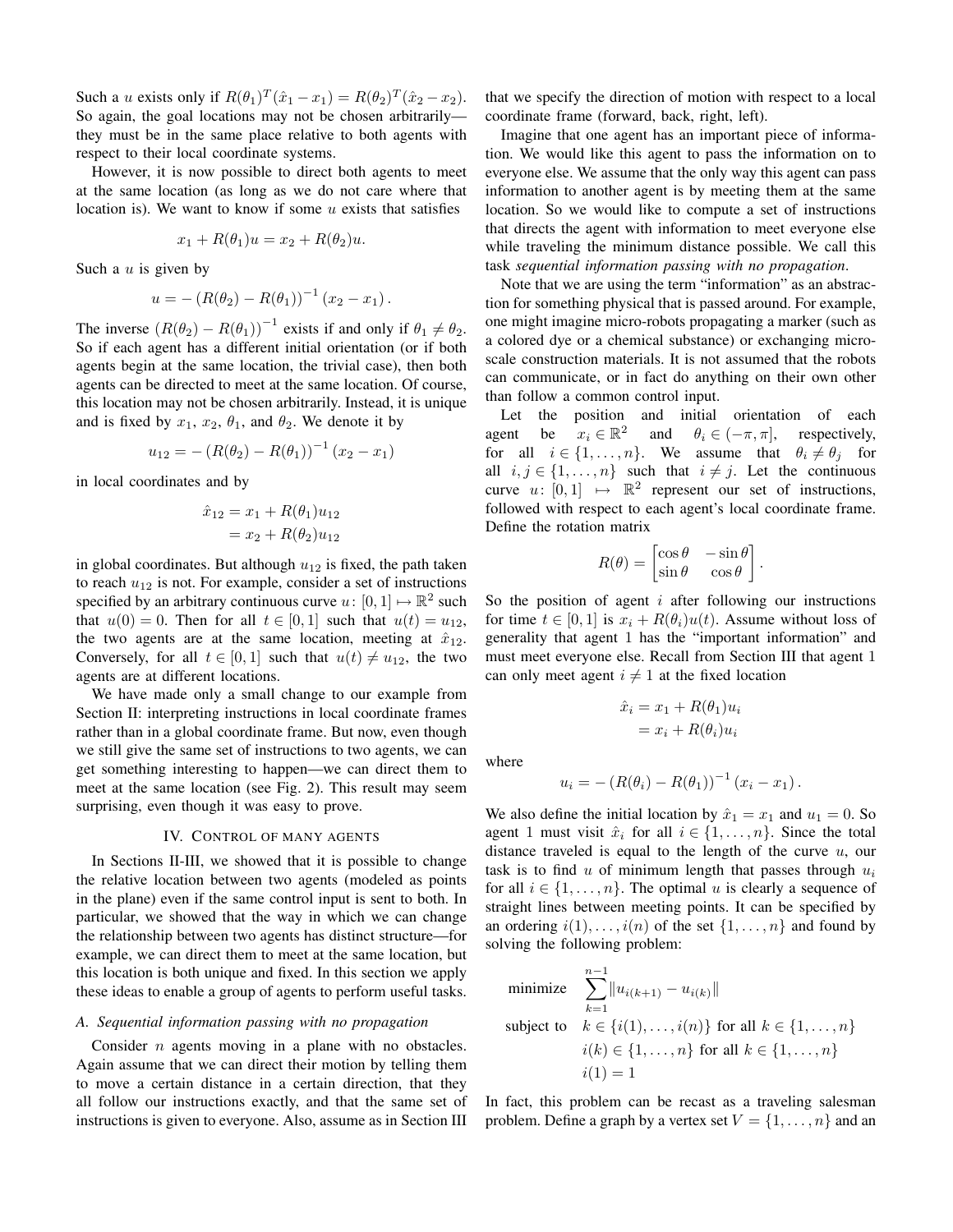

Fig. 3. *Information passing without propagation*. An optimal tour for one agent (beginning at  $x_1$ ) to pass information to three other agents by meeting them each in turn, under the restriction that all agents must be instructed to follow the same path, specified with respect to local coordinate frames. In this tour, the first agent is directed sequentially to the meeting points  $\hat{x}_{13}$ ,  $\hat{x}_{12}$ , and  $\hat{x}_{14}$ .



Fig. 4. *Information passing with propagation.* An optimal tour for the same example shown in Fig. 3, again under the restriction that all agents must be instructed to follow the same path, specified with respect to local coordinate frames. In this case, however, agents that have been given information are allowed to pass it along to other agents themselves. As a result, the agents are directed sequentially to different meeting points:  $\hat{x}_{13}$ ,  $\hat{x}_{32}$ , and  $\hat{x}_{34}$ .

arc set  $A = \{(i, j) \text{ for all } i, j \in V \text{ such that } i \neq j\}.$  Define a cost matrix with elements

$$
c_{ij} = \begin{cases} 0 & \text{if } j = 1\\ \|u_i - u_j\| & \text{otherwise} \end{cases}
$$

for all  $i, j \in V$  such that  $i \neq j$ . Then the least-cost Hamiltonian circuit through the graph defined by  $V$  and  $A$  defines an optimal ordering  $i(1), \ldots, i(n)$  of the set  $\{1, \ldots, n\}$ .

Figure 3 shows a simple example for  $n = 4$  agents. Since each agent follows the same path (interpreted with respect to a local coordinate frame), it is impossible for them all to meet at the same location. So, the first agent meets each of the other three sequentially. The curve  $u$  consists of three straight lines: from  $u_1 = 0$  to  $u_3$ , from  $u_3$  to  $u_2$ , and from  $u_2$  to  $u_4$ .

# *B. Sequential information passing with propagation*

In the previous section we considered an informationpassing task for a group of  $n$  agents, that required one agent to meet each of the others in turn. But what if that first agent is not the only one that can pass information to others? Indeed, it may be natural to assume that once a second agent is given information, they too are able to pass it along. So in this section, we would like to compute a set of instructions that directs each agent to be met by someone who has already received the information, while traveling the minimum distance possible (where as usual we assume that the same set of instructions is given to everyone and interpreted with respect to local coordinate frames). We call this task *sequential information passing with propagation*.

Again we denote each agent's position by  $x_i$  and initial orientation by  $\theta_i$ , and assume that  $\theta_i \neq \theta_j$  for all  $i \neq j$ . The continuous curve  $u: [0,1] \mapsto \mathbb{R}^2$  represents our set of instructions, followed with respect to each agent's local coordinate frame as represented by a rotation matrix  $R(\theta_i)$ . So as before, the position of agent  $i$  after following our instructions for time  $t \in [0, 1]$  is  $x_i + R(\theta_i)u(t)$ . Assume that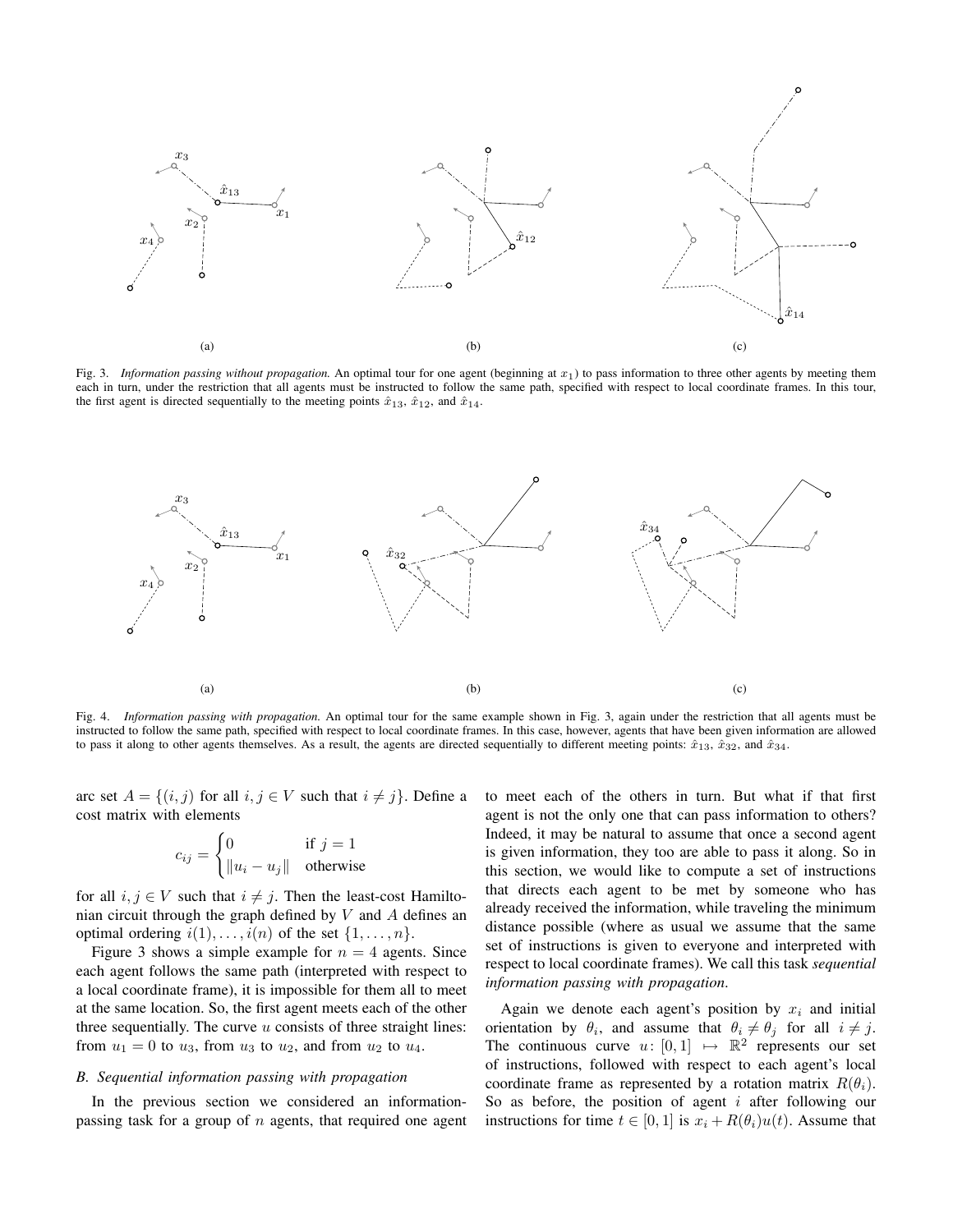agent 1 is initially given the information to be passed on. Two agents i and  $j \neq i$  can only meet at the fixed location

$$
\hat{x}_{ij} = x_i + R(\theta_i)u_{ij}
$$

$$
= x_j + R(\theta_j)u_{ij}
$$

where

$$
u_{ij} = - (R(\theta_j) - R(\theta_i))^{-1} (x_j - x_i).
$$

We also define initial locations by  $\hat{x}_{ii} = x_{ii}$  and  $u_{ii} = 0$ for all  $i \in \{1, \ldots, n\}$ . Although  $\hat{x}_{ij} = \hat{x}_{ji}$  and  $u_{ij} = u_{ji}$ , by convention we will write  $\hat{x}_{ij}$  and  $u_{ij}$  if information is being passed from agent i to agent j, and  $\hat{x}_{ji}$  and  $u_{ji}$  if information is being passed from agent  $j$  to agent  $i$ . So for all  $j \in \{1, ..., n\}$ , each agent j must visit and receive information at  $\hat{x}_{ij}$  (equivalently, u must pass through  $u_{ij}$ ) from some agent  $i \in \{1, \ldots, n\}$  that has already received it.

Since the total distance traveled is equal to the length of  $u$ , the optimal path is a sequence of straight lines between meeting points. It can be specified by orderings  $i(1), \ldots, i(n)$ and  $j(1), \ldots, j(n)$  of the set  $\{1, \ldots, n\}$  and found by solving the following problem:

minimize  $\sum^{n-1}$  $k=1$  $||u_{i(k+1)j(k+1)} - u_{i(k)j(k)}||$ subject to  $k \in \{j(1), \ldots, j(n)\}$  for all  $k \in \{1, \ldots, n\}$  $i(k) \in \{j(1), \ldots, j(k-1)\}\$ for all  $k \in \{2, \ldots, n\}$  $i(k) \in \{1, ..., n\}$  for all  $k \in \{1, ..., n\}$  $j(k) \in \{1, ..., n\}$  for all  $k \in \{1, ..., n\}$  $i(1) = 1$  $j(1) = 1$ 

The first constraint ensures that each agent is met; the second constraint ensures that they are met by someone who already has information. The other constraints set the variable domains and the initial conditions.

It seems that, as in Section IV-A, this problem might be recast as a traveling salesman problem. It resembles the "generalized" traveling salesman problem in which cities are divided into groups and the salesman must visit at least one city in each group. However, the ordering constraints in our information passing problem make this formulation difficult. In any case, this problem is harder to solve than the one in Section IV-A, having  $((n-1)!)^2$  possible orderings rather than  $(n-1)!$ . On the other hand, this problem has distinct structure that may be useful: for example, denoting  $R_{ij} = R(\theta_i) - R(\theta_j)$ , we see that

$$
R_{12}u_{12} + R_{23}u_{23} + R_{34}u_{34} + R_{41}u_{41} = 0.
$$

Figure 4 shows a simple example for  $n = 4$  agents. In fact, this is the same example as in Fig. 3. However, here we take advantage of the ability to propagate information (rather than requiring one agent to meet all the others) to make the total distance traveled smaller. After receiving the information, the third agent (not the first) passes it along to the second and fourth agents. The curve  $u$  consists of three straight lines:



Fig. 5. Moving four agents inside a disc of minimum radius, for the same example shown in Figs. 3 and 4. As before, all agents follow the same path, interpreted with respect to local coordinate frames. In this case  $r/r_0 \approx 0.9$ .

from  $u_{11} = 0$  to  $u_{13}$ , from  $u_{13}$  to  $u_{32}$ , and from  $u_{32}$  to  $u_{34}$ . This path is about 10% shorter than the one in Fig. 3.

# *C. Moving everyone close together*

Again imagine that we are directing the motion of  $n$  agents in a plane. In previous sections, we have emphasized the fact that if everyone follows the same path with respect to their local coordinate frame, it is impossible for them all to meet at the same location at the same time (they can only meet pairwise). But what if we are interested in having everyone move close together rather than having everyone actually meet? In this section, we show that an optimal policy to accomplish this task can readily be computed.

As usual we denote each agent's position by  $x_i$  and initial orientation by  $\theta_i$ . Let the vector  $u \in \mathbb{R}^2$  represent our instructions, telling all agents to move a distance  $||u||$  in a direction  $u/||u||$ . These instructions are followed with respect to each agent's local coordinate frame, as represented by a rotation matrix  $R(\theta_i)$ . So, the position of agent i after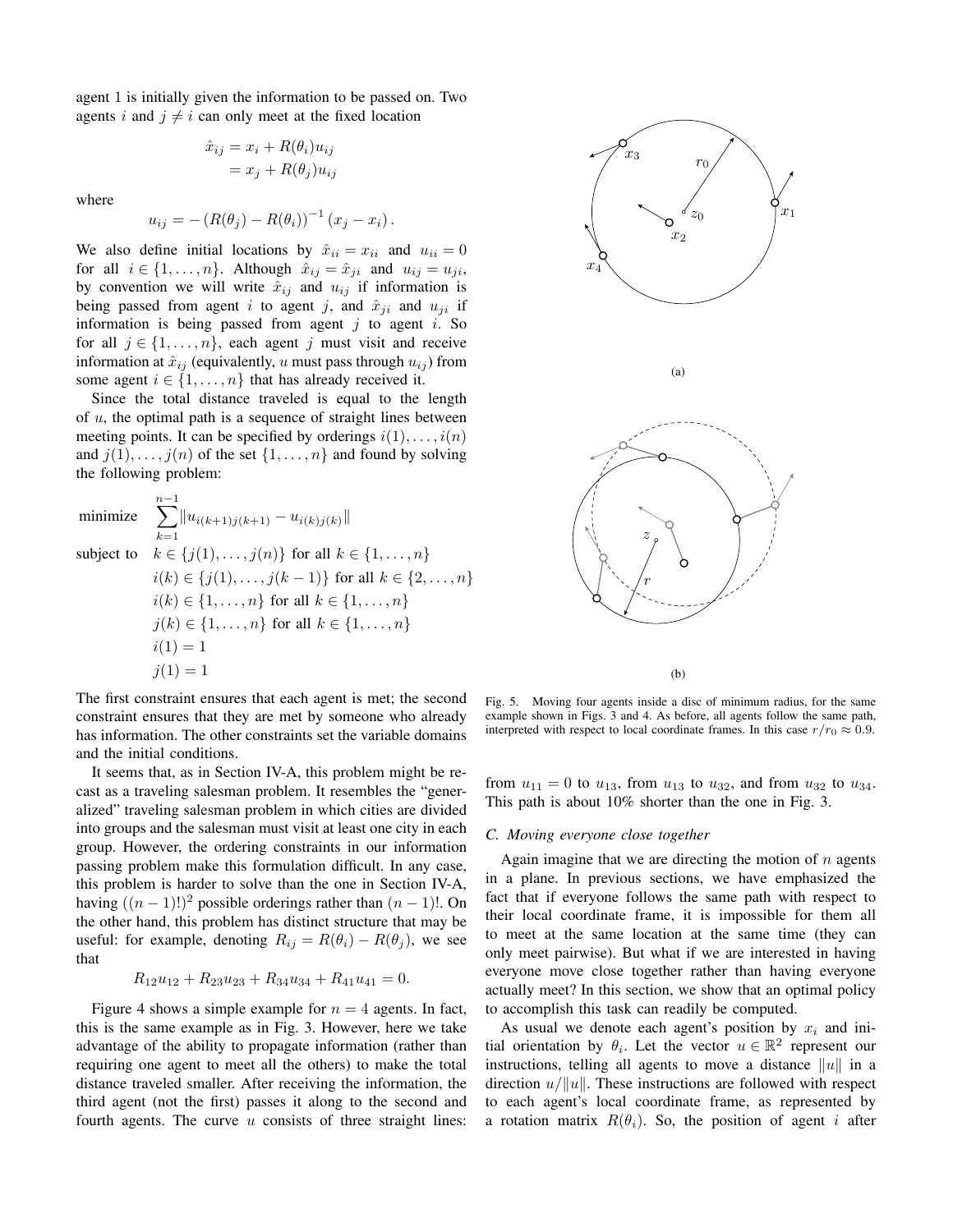

(b)

Fig. 6. Motion that avoids collision between four agents, for the same example shown in Figs. 3-5. Each agent has the same radius, and follows the same path (interpreted with respect to its local coordinate frame). (a) The paths  $x_i + R(\theta_i)u(t)$  followed by each agent i in the workspace. (b) The curve  $u(t)$ given as input. The shaded region is the set of all  $u \in \mathbb{R}^2$  that would place two robots in collision.

following our instructions is  $x_i + R(\theta_i)u$ .

Subsequently, a disc with center  $z \in \mathbb{R}^2$  and radius  $r > 0$ contains the entire group of agents if  $||R(\theta_i)u + x_i - z|| \leq r$ for all  $i = 1, \ldots, n$ . We measure the *distribution* of the group by the radius of the smallest such disc (for any  $z$ ). We would like to find an input  $u$  that minimizes this distribution. We can do this by solving the following second-order cone program (SOCP):

minimize 
$$
r
$$
  
subject to  $||R(\theta_i)u + x_i - z|| \leq r$  for all  $i = 1, ..., n$ .

This SOCP is convex, and can be solved efficiently (by using an interior-point or primal-dual algorithm, for example [3]).

Figure 5 shows a simple example for  $n = 4$  agents (the same agents as in Figs. 3 and 4). In this case, the optimal input  $u$  reduces the radius of the smallest disc containing all four agents by approximately 10%.

# *D. Avoiding collisions*

Up to now, we have considered tasks that require agents to meet at the same location (in other words, to collide) or at least to move closer together. In this section, we consider the problem of *avoiding* collision. As before, assume that we are directing the motion of  $n$  agents in the plane by specifying a single path that each agent follows with respect to their local coordinate frame. But now, also assume that each agent has some physical shape—for example, we might model agents as discs of fixed radius. We would like to plan a collision-free path between any reachable start and goal configurations.

Denote each agent's position by  $x_i$  and initial orientation by  $\theta_i$ . Assume that  $\theta_i \neq \theta_j$  for all  $i \neq j$ . The continuous curve  $u: [0,1] \mapsto \mathbb{R}^2$  represents our set of instructions, followed with respect to each agent's local coordinate frame as given by a rotation matrix  $R(\theta_i)$ . So, the position of agent i after following our instructions for time t is  $x_i + R(\theta_i)u(t)$ . Likewise, the distance between any two agents  $i$  and  $j$  in the workspace is

$$
d_{ij}(u) = ||(R(\theta_i) - R(\theta_j))u + (x_i - x_j)||
$$

Level sets of  $d_{ij}$  as a function of  $u \in \mathbb{R}^2$  are circles centered at

$$
u_{ij} = -(R(\theta_j) - R(\theta_i))^{-1} (x_j - x_i).
$$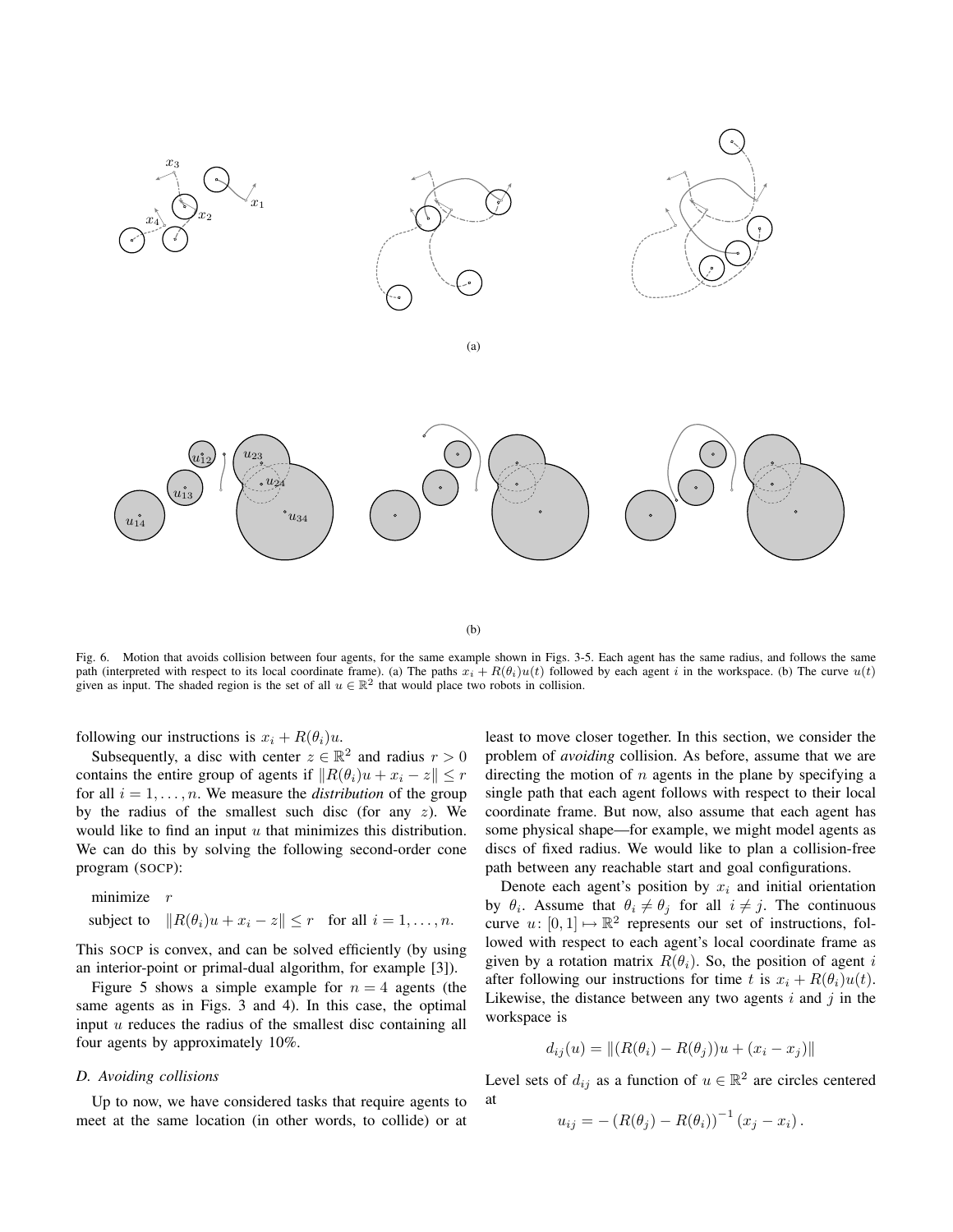In particular, if we model each agent by a disc of radius  $r$  in the workspace, one can show that the set of all  $u \in \mathbb{R}^2$  placing agents i and j in collision is a disc centered at  $u_{ij}$  with radius

$$
\hat{r}_{ij} = \frac{2r}{\sqrt{2 - 2\cos\left(\theta_1 - \theta_2\right)}}
$$

.

Assume we are given  $u(0)$  and  $u(1)$ , corresponding to reachable start and goal configurations  $x_i + R(\theta_i)u(0)$ and  $x_i + R(\theta_i)u(1)$ , respectively, for each agent i. Then the problem of planning a collision-free path for all agents between start and goal is a *path planning* problem in a twodimensional configuration space  $\mathbb{R}^2$  with  $n(n-1)/2$  circular obstacles, each a disc of radius  $\hat{r}_{ij}$  centered at  $u_{ij}$  for some i and  $j$ . Many different algorithms are available to solve such problems [12], [6], [13].

Figure 6 shows a simple example for  $n = 4$  agents (the same as in Figs. 3-5). The path of each agent in the workspace is shown in Fig.  $6(a)$ ; the curve u (our set of instructions) is shown in Fig. 6(b). Since there are four agents, there are six circular obstacles—shown as shaded regions—that must be avoided by  $u$ . Notice that although the radius of each agent is the same, the radius of each obstacle can be arbitrarily large, depending on the difference  $\theta_i - \theta_j$  between each pair of initial orientations.

# V. THE MICRO-ROBOT EXAMPLE

Thus far we have assumed a simple kinematic model for each agent. However, one of the motivational applications with which we began this paper involved car-like micro-robots subject to a nonholonomic constraint. If we again assume that two agents are directed to follow the same path (interpreted with respect to local coordinate frames), but now assume that they roll without slipping, is it still possible to direct them both to meet at the same location? Is that location still a single fixed point? Is it still impossible to direct both agents to arbitrary locations?

In fact, if we model each agent as a unicycle (alternatively, a kinematic car or a differential drive vehicle), then the answer to each question is *yes*. This result follows simply from the invariance of unicycle trajectories under rotation and translation. In particular, consider a unicycle that moves forward at constant (unit) velocity, so we can direct its motion only by changing the turning rate  $v(t) \in \mathbb{R}$  as a function of time. Denote the position and heading of the unicycle by  $u \in \mathbb{R}^2$  and  $\theta \in S^1$ , respectively. Then we can write the equations of motion as

$$
\dot{u} = \begin{bmatrix} \cos \theta \\ \sin \theta \end{bmatrix}
$$

$$
\dot{\theta} = v
$$

For a given control input  $v(t)$ , these equations can be integrated to find  $u(t)$  and  $\theta(t)$ . Assume that both  $u(0) = 0$ and  $\theta(0) = 0$ . If we apply the same control input  $v(t)$  to a second unicycle with states  $u'$  and  $\theta'$  and with different initial



Fig. 7. Examples of different ways for two agents to meet at the same location, when their motion is subject to a nonholonomic constraint. Both agents are modeled as unicycles that can only drive forward and that have a minimum turning radius. Their final angle depends on the path taken; their meeting point does not.

conditions  $u'(0) = u'_0$  and  $\theta'(0) = \theta'_0$ , then we can show that

$$
u'(t) = u'_0 + R(\theta'_0)u(t)
$$
  

$$
\theta'(t) = \theta'_0 + \theta(t),
$$

where  $R(\theta)$  is defined as the rotation matrix

$$
R(\theta) = \begin{bmatrix} \cos \theta & -\sin \theta \\ \sin \theta & \cos \theta \end{bmatrix}.
$$

Consequently, if we model each agent  $i$  as a unicycle with initial position  $x_i \in \mathbb{R}^2$  and orientation  $\theta_i \in (-\pi, \pi]$ , then its position after time t is  $x_i + R(\theta_i)u(t)$ , exactly as before. The only difference now is that the input  $u(t)$ , a curve in  $\mathbb{R}^2$ , must itself satisfy the equations of motion of a unicycle.

Figure 7 shows an example of directing two agents to meet at the same location (exactly as described in Section III), assuming that they are both unicycles with a minimum turning radius. Notice that the final heading of both agents depends